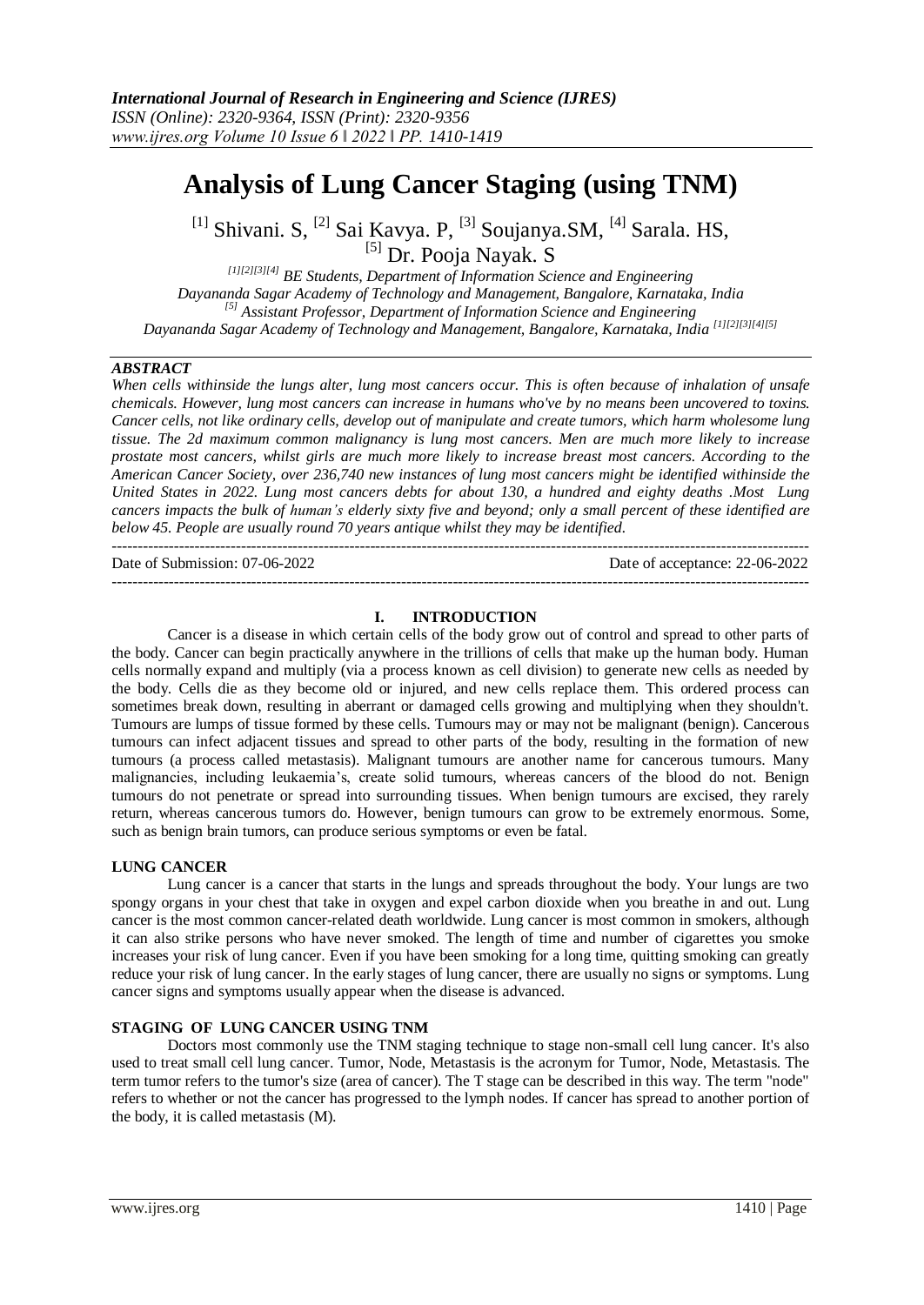

Fig: Stage T1 tumor's (Chest CT scan)



Fig: Stage T2 tumor's (chest CT scan)

## **LUNG CANCER STAGING**

Lung cancer is the world's second most frequent cancer. It is the most prevalent male cancer and the second most frequent female cancer. In 2020, there were about 2.2 million new cases of lung cancer. The tables below show the ten countries with the highest rates of lung cancer and the largest number of lung cancer fatalities in 2020. Age-standardized rates (ASR) These are a summary measure of the disease rate that would exist in a population with a standard age structure. When comparing populations that differ in age, standardization is required since age has a significant impact on the risk of dying from cancer.

#### **STAGING OF TUMOR (T)**

The T-stage is determined by the size of the main plant in the long axis is measured in the multiplanar reconstruction, and its involvement with adjacent building (s) (7). Tstage, prognosis was analyzed in patients tumor is more than 7 cm, prognosis is similar to other T4 adjectives

| Tumor Description                                                                                                                | 7 <sup>th</sup> | 8th            |
|----------------------------------------------------------------------------------------------------------------------------------|-----------------|----------------|
| Within main bronchus >2<br>$cm$ of<br>carina                                                                                     | T <sub>2</sub>  | T2             |
| Within main bronchus <2<br>$cm$ of<br>carina                                                                                     | T <sub>3</sub>  | T <sub>2</sub> |
| Invasion of visceral pleura                                                                                                      | T <sub>2</sub>  | T <sub>2</sub> |
| Obstructive atelectasis<br>(partial)                                                                                             | T <sub>2</sub>  | T2             |
| Obstructive atelectasis<br>(whole lung)                                                                                          | T <sub>3</sub>  | T2             |
| Local invasion of chest<br>wall, parietal<br>pericardium, phrenic<br>nerve                                                       | T <sub>3</sub>  | T <sub>3</sub> |
| Local invasion of<br>diaphragm                                                                                                   | T <sub>3</sub>  | T2             |
| Invasion to mediastinum.<br>trachea,<br>heart/great vessels,<br>oesophagus,<br>vertebra, carina, recurrent<br>laryngeal<br>nerve | T <sub>4</sub>  | T <sub>4</sub> |
| Satellite nodule (same<br>lobe)                                                                                                  | T <sub>3</sub>  | T3             |
| Satellite nodule (different<br>lobe, same<br>$l$ ung)                                                                            | T4              | T4             |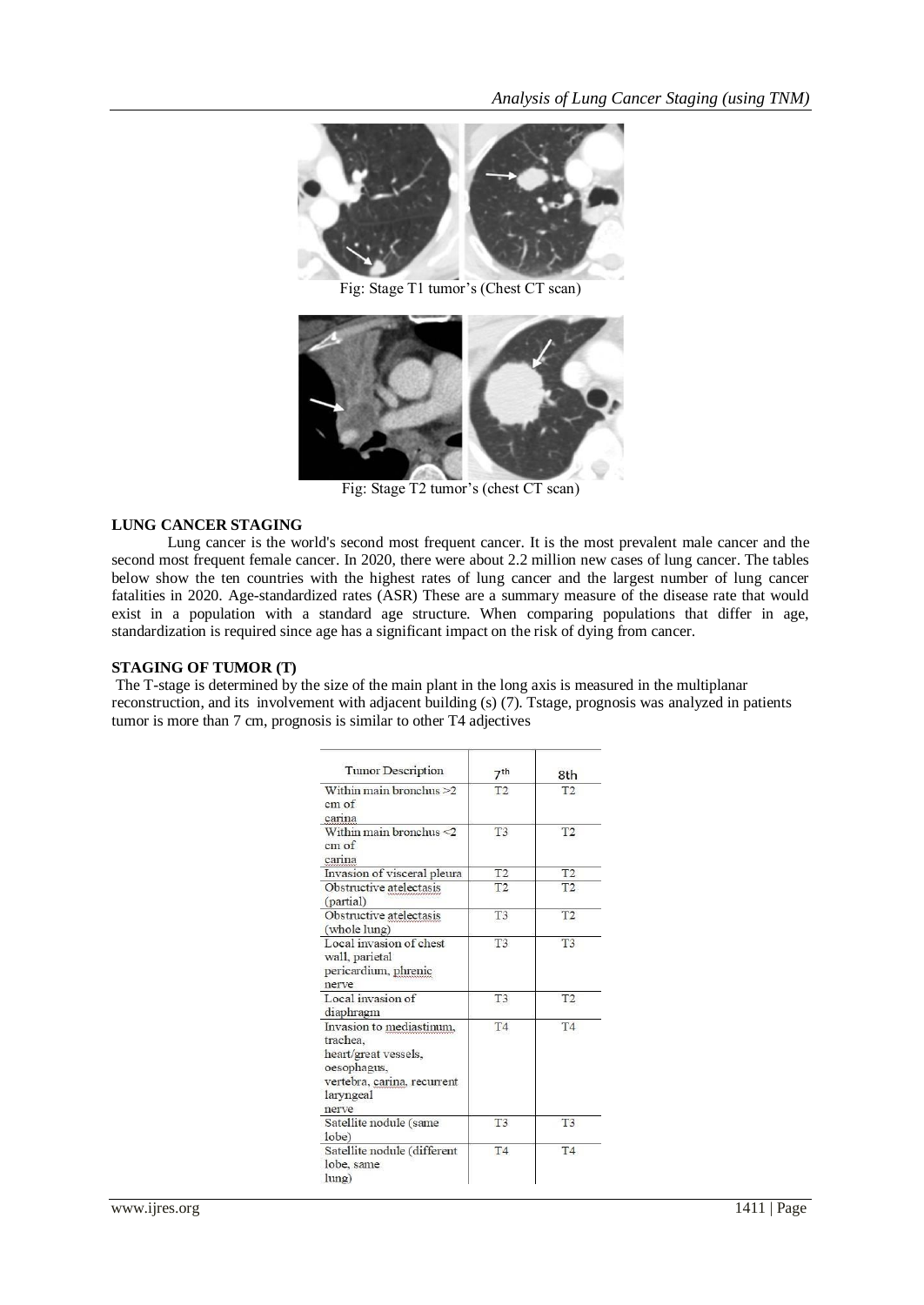

This is the T4 tumor based on  $8<sup>th</sup>$  edition but previously.

| Rank           | Country                             | <b>Number</b> | ASR/1 |
|----------------|-------------------------------------|---------------|-------|
|                | World                               | 1,796,144     | 18.0  |
| $\mathbf{1}$   | Hungary                             | 8,920         | 42.4  |
| $\overline{2}$ | Serbia                              | 7.084         | 40.0  |
| 3              | French<br>Polynesia                 | 129           | 36.0  |
| 4              | Turkey                              | 37,070        | 35.9  |
| 5              | Guam                                | 86            | 35.1  |
| 6              | Poland                              | 27,444        | 32.8  |
| 7              | <b>Bosnia</b><br>and<br>Herzegovina | 2.240         | 32.1  |
| 8              | Montenegro                          | 370           | 31.6  |
| 9              | France, New<br>Caledonia            | 124           | 31.4  |
| 10             | Croatia                             | 2,984         | 30.9  |

Table: T- descriptors in  $8<sup>th</sup>$  edition compared with 7th

## STAGING OF NODULE (N)

A nodal platform assesses plant load in the region hilar and mediastinal nodes (7). The nodal sections have been able to differentiate patients at different times a prognostic group and remain unchanged from the beginning system (Table 3). Nodal channels are described in IASLC location map has been developed for version 7 of TNM (14). Examination analysis of pathologically isolated cases suggested that prediction could be interpreted more accurately plus the number of channels on the N1 as well this is the location of the N2. In short, nodal channels beyond that involved, the prediction is very bad. Thus, they are more accurate the division of the N1 into N1a (single channel, philateral hilum) and N1b (multiple channels); and N2 to N2a1 (one N2 station without N1 involvement), N2a2 (one N2 station including N1) and N2b (multiple N2 in channels) proposed pathological planning. A detailed analysis of the pathological classified cases indicates that the survival rate of 5 years in the population M0 patients fully operated on :The different categories of N are: N1a, 59%; N1b, 50%; N2a1, 54%; N2a2, 43%; and N2b, 38%. A different mediastinal nodal disease other than N1 disease has a similar condition more involvement of the N1 station (15).

| N-stage        | Nodal descriptor                                                                                                                                  |  |  |  |
|----------------|---------------------------------------------------------------------------------------------------------------------------------------------------|--|--|--|
| Nx             | Regional lymph nodes cannot be assessed                                                                                                           |  |  |  |
| N <sub>0</sub> | No regional<br>lymph node metastasis                                                                                                              |  |  |  |
| N1             | Metastasis in<br>ipsilateral<br>peribronchial and/or hilar<br>lymph node and intrapulmonary node, including<br>involvement by direct extension    |  |  |  |
| N <sub>2</sub> | Metastasis in<br>ipsilateral<br>mediastinal and/or subcarinal lymph nodes                                                                         |  |  |  |
| N <sub>3</sub> | in<br>Metastasis<br>contralateral mediastinal, contralateral hilar, ipsilateral, or contralateral<br>scalene, or supraclavicular lymph<br>node(s) |  |  |  |
|                | Table: 8 <sup>th</sup> edition for N Descriptors                                                                                                  |  |  |  |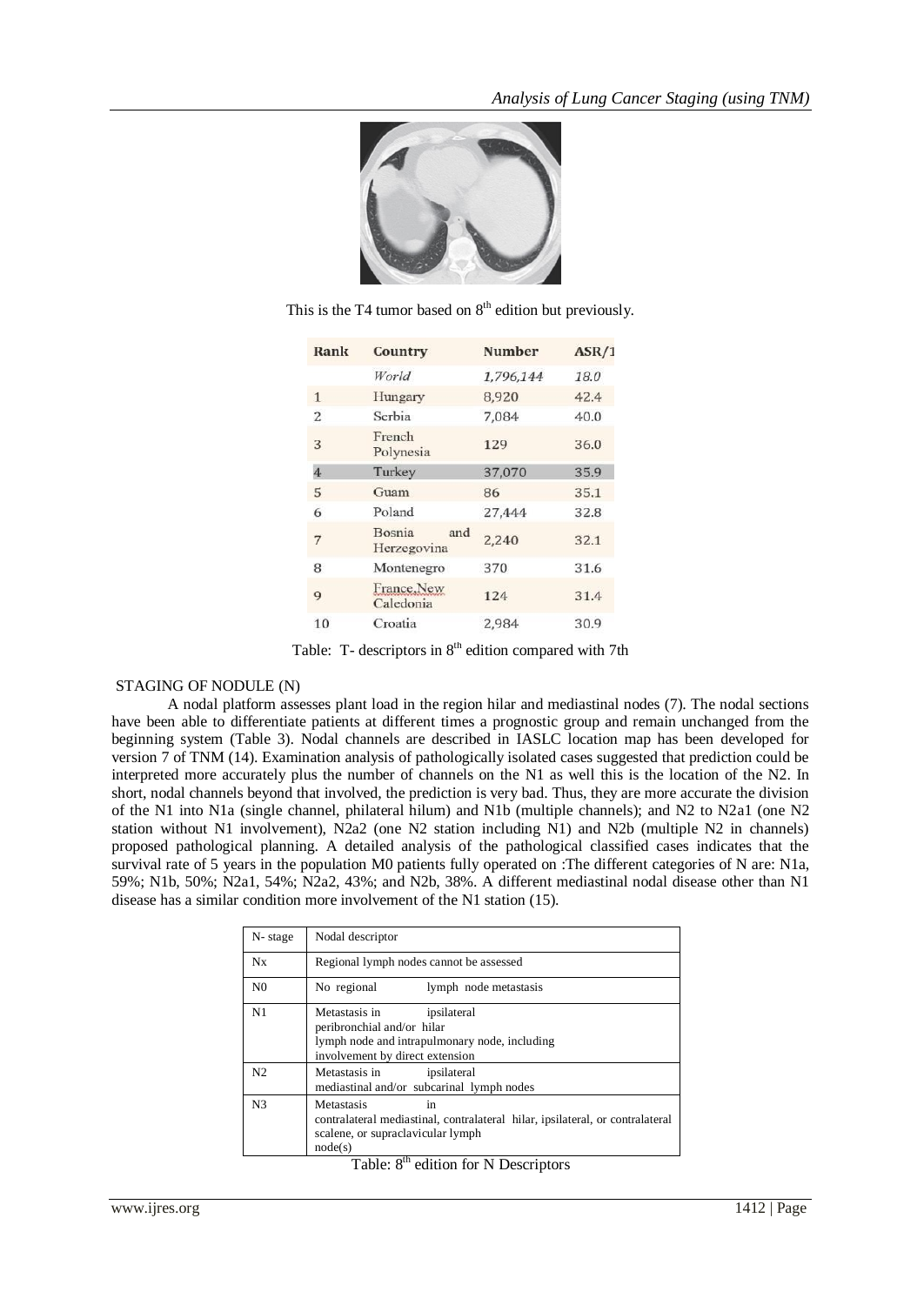## **STAGING OF METASTASIS (M)**

The M-line is defined by the presence of metastasis across regional lymph nodes. In version 8, this data extracted and analyzed in 1,059 patients that were subsequently registered with electronic data capture system (EDC). Analysis verified 7th edition definition of intrathoracic metastatic disease, and this definition is kept as such. However, when extrathoracic metastases were considered, four patients One extra thoracic metastasis has better prognosis than those with more metastases, with lower survival 11.4 months instead of 6.3 months, regardless it is a single or multiple involvement. Therefore, M1b it is also included in the M1b and M1c to help better define it oligometastasis . Moreover, it may also to help define a group of local aggressive patients treatment, in addition to systemic therapy, is very appropriate (Table 4). M1a plants have the same prognosis as M1b, though they are kept separate as they may need a different one therapies and diagnostic method. In harmony from The IASLC Staging and Prognostic Factors Committee, for purposes of clarity and similarity in reporting, pleural the disease is considered M1a. However, if the metastatic wound outside the pleura, which includes the chest wall or contralateral diaphragm, considered extra-thoracic metastasis.

| M-stage          | Descriptor                                                                                                     |
|------------------|----------------------------------------------------------------------------------------------------------------|
| M <sub>0</sub>   | No distant metastasis                                                                                          |
| M1a              | Separate tumor nodule in a contralateral lobe; pleural<br>nodules or malignant pleural or pericardial effusion |
| M1 <sub>b</sub>  | Single extrathoracic metastasis or involvement of a<br>singleee node                                           |
| M <sub>1</sub> c | Multiple extrathoracic metastasis in one or several organs                                                     |

 $8<sup>th</sup>$  edition for m descriptors, introducing M1c known as extrathoracic metastasis.

## **STAGE GROUPING**

| T/M            | Subcategory      | N <sub>0</sub>  | N1          | N <sub>2</sub> | N <sub>3</sub> |
|----------------|------------------|-----------------|-------------|----------------|----------------|
| T <sub>1</sub> | T <sub>1</sub> a | IA1             | <b>IIB</b>  | <b>IIIA</b>    | <b>IIIB</b>    |
|                | T <sub>1</sub> b | IA <sub>2</sub> | <b>IIB</b>  | <b>IIIA</b>    | <b>IIIB</b>    |
|                | T <sub>1</sub> c | IA3             | <b>IIB</b>  | <b>IIIA</b>    | <b>IIIB</b>    |
| T <sub>2</sub> | T <sub>2</sub> a | <b>IB</b>       | <b>IIB</b>  | <b>IIIA</b>    | <b>IIIB</b>    |
|                | T <sub>2</sub> b | <b>IIA</b>      | <b>IIB</b>  | <b>IIIA</b>    | <b>IIIB</b>    |
| T <sub>3</sub> | T <sub>3</sub>   | <b>IIB</b>      | <b>IIIA</b> | <b>IIIB</b>    | <b>IIIC</b>    |
| T <sub>4</sub> | T <sub>4</sub>   | <b>IIIA</b>     | <b>IIIA</b> | <b>IIIB</b>    | <b>IIIC</b>    |
| M1             | M <sub>1</sub> a | <b>IVA</b>      | <b>IVA</b>  | <b>IVA</b>     | <b>IVA</b>     |
|                | M <sub>1</sub> b | <b>IVA</b>      | <b>IVA</b>  | <b>IVA</b>     | <b>IVA</b>     |
|                | Mlc              | <b>IVB</b>      | <b>IVB</b>  | <b>IVB</b>     | <b>IVB</b>     |

There are other modifications to stage groups, accepting new T and M categories, as well divding groups into very different survival result. This will affect the treatment options in certain patients. Stage Ia is now divided into Ia1, Ia2 and Ia3 to reflect the subdivision of sub-T1a, T1b and the new T1c.Similarly, phase IV is now divided into IVa and IVb; IVb to show multiple extrathoracic metastasis. Phase IIIC was added to the most advanced display in the area stages of the disease with T3 or T4 tumor, which are associated with it N3 disease. This section shows the worst predictions the effect can be seen in conditions involving the remaining plants in section IIIB. Reduction of endobronchial ulcer from T3 to T2, it is also seen in the lower transition of categories. The changes are described in Table 5. There is a great difference of life between stages with the exception of phase IIIc and IVa, which are always classified as represent different types of illnesses; in the middle loco regional and metastatic disease.

## **II. LITERATURE SURVEY**

#### **Automated AJCC (7th edition) staging of non-small cell lung cancer (NSCLC) using deep convolutional neural network (CNN) and recurrent neural network (RNN)** (Moitra\* & mandal, 2019)

The very purpose of the current research is to automate the AJCC (7th edition) process of the NSCLC stage through deep convolutional neural network (CNN) hybrid and RNN. Indepth learning strategy is very successful the construction of a traditional neural network and much more other advanced mechanical learning methods for multiple occasions. Most of the available courses were intended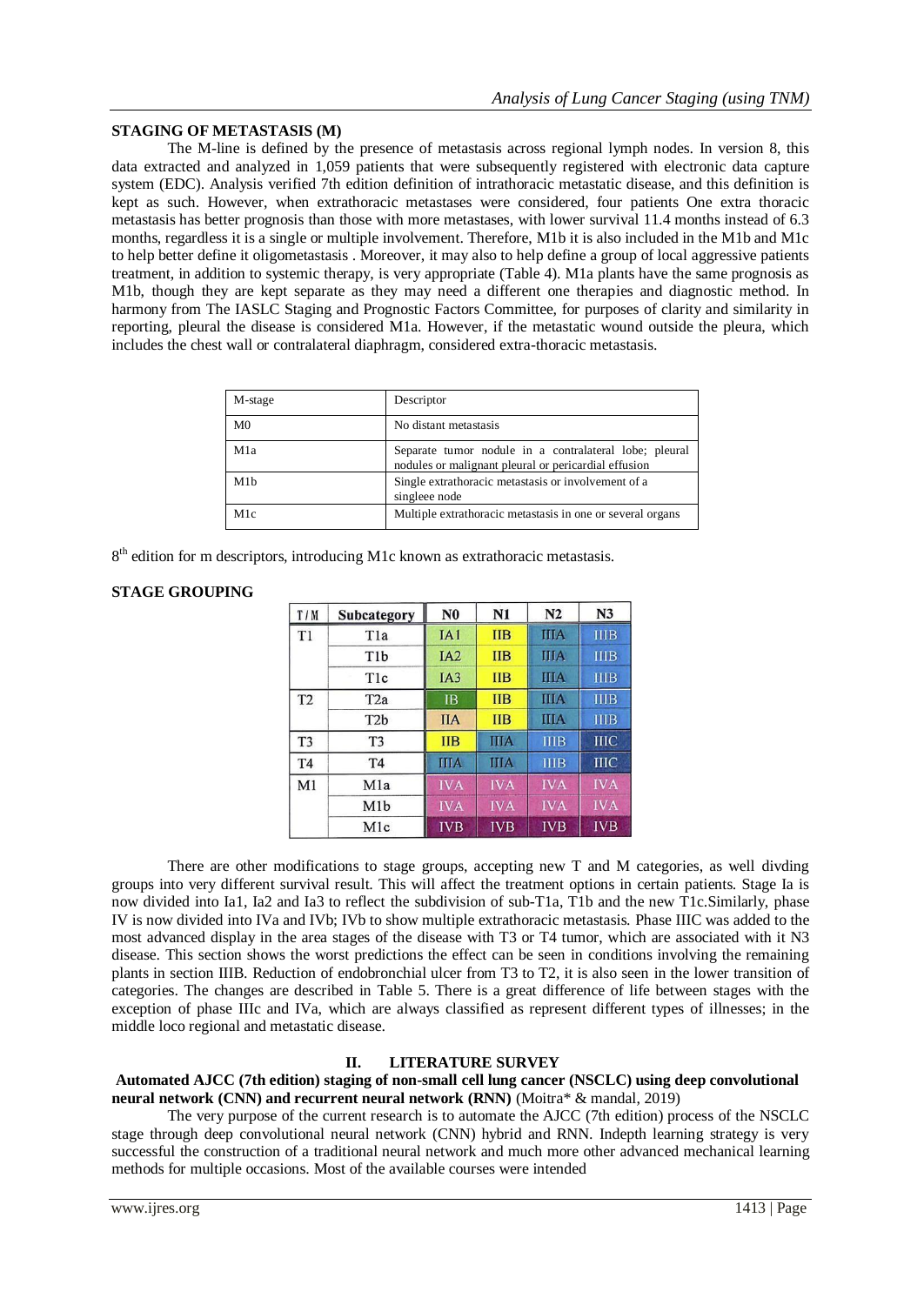

in diagnosing Lung Cancer as anything benign or dangerous through the work of convolutional neural network or traditional neural network [17 - 20]. The research aims to make Deep simple but effective The RNN Integrated Learning Model AJCC (7th edition) default platform for NSCLC with a high degree of accuracy. The study also compares the effect of a proposed model with learning algorithms for a few advanced machines and a few similar investigations done before. Image processing operations performed on the research was conducted using MATLAB R2015 and various data mining activities were conducted using WEKA. 3.7.2. The CNN-RNN Model was relaunched executed on Python 3.5.5 with tensor flow back end with the keras library API. The whole paper is divided in the following sections: methodology, data acquisition, image processing, feature extraction, testing, outcome, conclusion and scope of the future. Such studies are rare testified to the best knowledge of the researchers of current study.

## **Cloud-Based Lung Tumor Detection and Stage Classification Using Deep Learning Techniques** (Kasinathan &

Jayakumar, 2022)

Convolutional neural network (CNN) is popular with the human cortex and is one of the most common depths ways to learn among others. It is considered to be a feedforward network that contains many layers that are mean to them one way from input to outbound. When data is transferred process layer, useful features are excluded from the input data, and the result is displayed in the output layers. In health, used for disease detection in tissue samples. It promotes readable structures that are often difficult to understand folk medicine specialists. In CNN's proposed architecture, leads to the division of lung tumor segments into 9 classes described in Fig.



Fig: Architecture of Convolution neural network.



Fig: Proposed multilayer CNN architecture

## **Using Double Convolution Neural Network for Lung Cancer Stage**

**Detection** (Goran Jakimovski 1, 2019)

Image recognition in the Deep Neural Network is based on image classification, where Neural Network is trained to split an image into a list of pre-determined bulk or types. In its simplicity form, used to determine whether an object is visible or not. In our case, we have tried to separate the medical pictures and determine whether there convolution filters is the third image is cancer or not, thus we can simplify the effect of recognition as YES / NO (YES there is cancer or NO there is no). Neural Network needs to be trained to be able to used to separate images. This process takes a list of input data, which is provided on the network and the result is compared with the expected result. The inclusion data in our case was bulk CT images provided by the network, so that the installation layer can have as many input nodes as the size of list.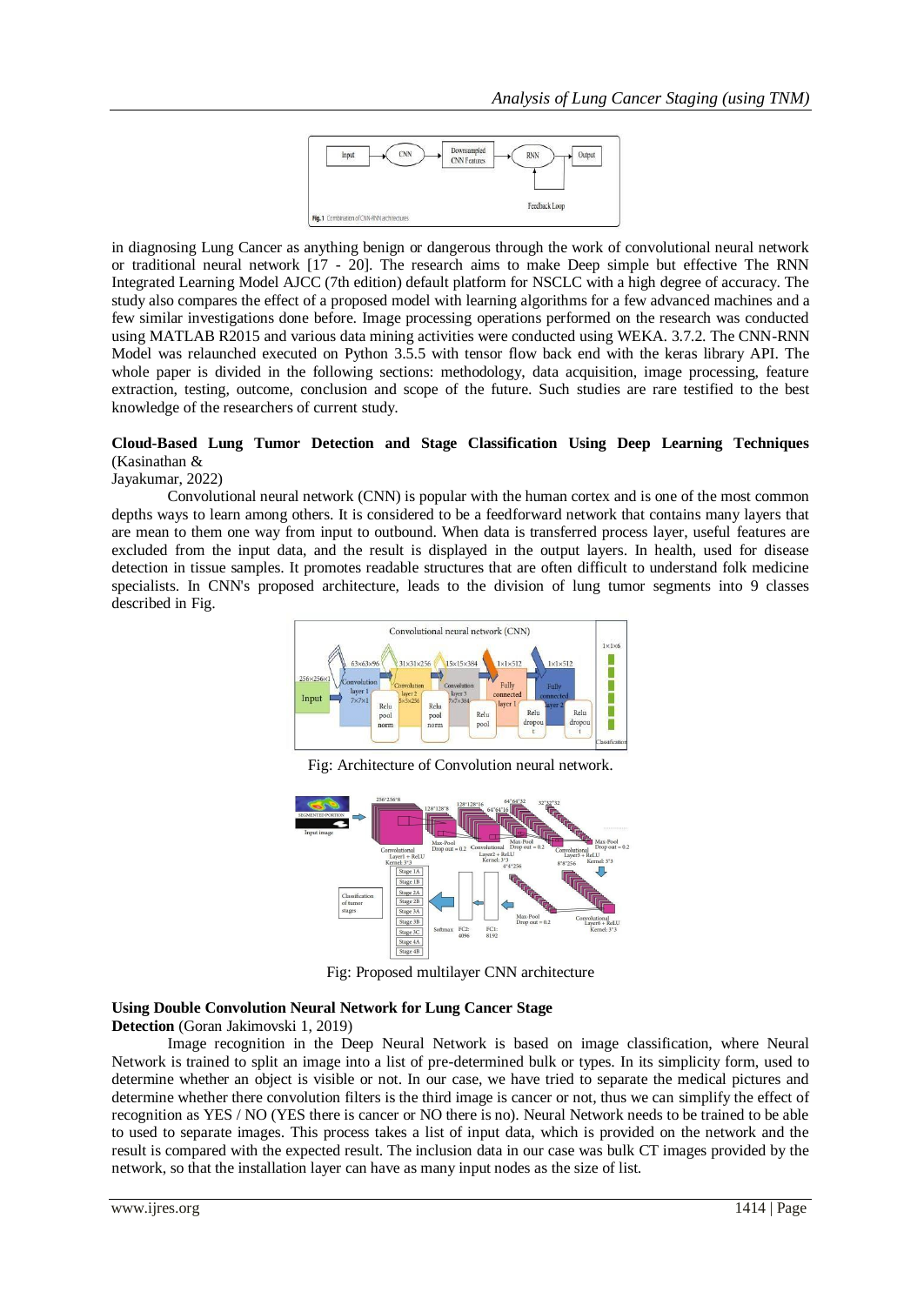This way, the installation layer will have more nodes and the training will go slower again the network may override. So, add additional layers (i.e., max-pooling algorithm) that reduce size input data. Network output can be single 0/1 nodes or similar members. The exit layer, ours case, subtracting a single decimal value between 0.0 and 1.0 (0.0 (not cancer) or 1.0 (cancer)).

Since convolution results in images much smaller than the first, by using max-pooling, we reduce the size of these images become pieces of data, where we get a lot (a lot) of the whole picture.

This means that we seek cancer by raising the image to one layer and reducing the effects to the next by increasing bias (similarity) between adjacent letters of convolution. In convolution work, we used a lot of sharpening filters and saw edges. Filter on convolution is simple a matrix that combines an image matrix and the result is another image whose edge is sharpened. The resulting image for

#### **Labelling and clustering-based level set method for automated segmentation of lung tumor stages in CT images** (Devi1 & Sasikala1, 2020) .

The proposed program is evaluated using the most commonly available lung cancer database, the Lung Image Database

## Consortium (LIDC)

With the exception of large numbers of image available on the website, proposed method is confirmed in 42 patients. Data sets are divided into six phases (Reeves et al 2015) based on tumor phases for

| Stage grouping   | Stage description                                                                                                               |
|------------------|---------------------------------------------------------------------------------------------------------------------------------|
| T1mi             | The tumor is minimally invasive adenocarcinoma, total size is $<$ 3 cm and $\frac{1}{2}$ cm<br>invaded into deeper lung tissues |
| Tla              | The tumor is less than 1 cm, seen within lungs and visceral pleura                                                              |
| T <sub>1</sub> b | The tumor is $> 1$ cm but $< 2$ cm, it does not affect the main branches of the bronchi                                         |
| Tlc              | The tumor is $> 2$ cm but $<$ 3 cm does not affect the main branches of the bronchi                                             |
| T <sub>2</sub> a | The tumor is $> 3$ cm but $< 4$ cm, grown into the main bronchus                                                                |
| T <sub>2</sub> b | The tumor is $>$ 4 cm but < 5 cm, grown into the main bronchus                                                                  |
|                  |                                                                                                                                 |

Table: T-Stages of Non-Small cell Lung carcinoma

Artificial networks are stimulated by the human brain that connects machine learning to solve complex problems. So, machine learning has a small set called deep learning are many deep learning strategies. In this section, we have discussed some common strategies among them.The artificial neural network (ANN) is DL a process that consists of several structural layers that it has perceptron, neurons. The convolution layer is one of the most important parts of CNN.

Non-Small cell Lung carcinoma as shown in Table. The T levels mentioned in this activity are adenocarcinoma (T1mi), adenocarcinoma in situ (T1a), adenocarcinoma (T1b), invasive adenocarcinoma. (T1c), squamous cell carcinoma (T2a, T2b), each of these categories have more than 5 patient data, each patient has more than one phase of CT scan and more than a hundred pieces. All images are in JPEG format extracted DICOM (Digital Imaging and Communications in Medicine) aircraft with a size of  $512 \times 512$ . All statistics are made using the MATLAB platform.

(DL). The DL method is used to extract features from bulk data; collecting useful information from big data using DL algorithms is helpful in many aspects. From finding the feature time consuming and expensive, DL methods do not require labeled data for learning purposes. In this case, we may have both types of labeled and nonlabeled data health care such as CT Scan images regardless of health status, large unregistered data, etc. Separation based on the database of images is shown in Figure.

Convolution is a mathematical process of combining two sets of data. Convolution is connected to the input data using convolution filters to create a map element. Convolution is over by sliding this filter over the input.

Using the LIDC-IDRI dataset, we segmented the tumor portion which is shown in Figure.



Fig: Segmentation of LIDC-IDRI dataset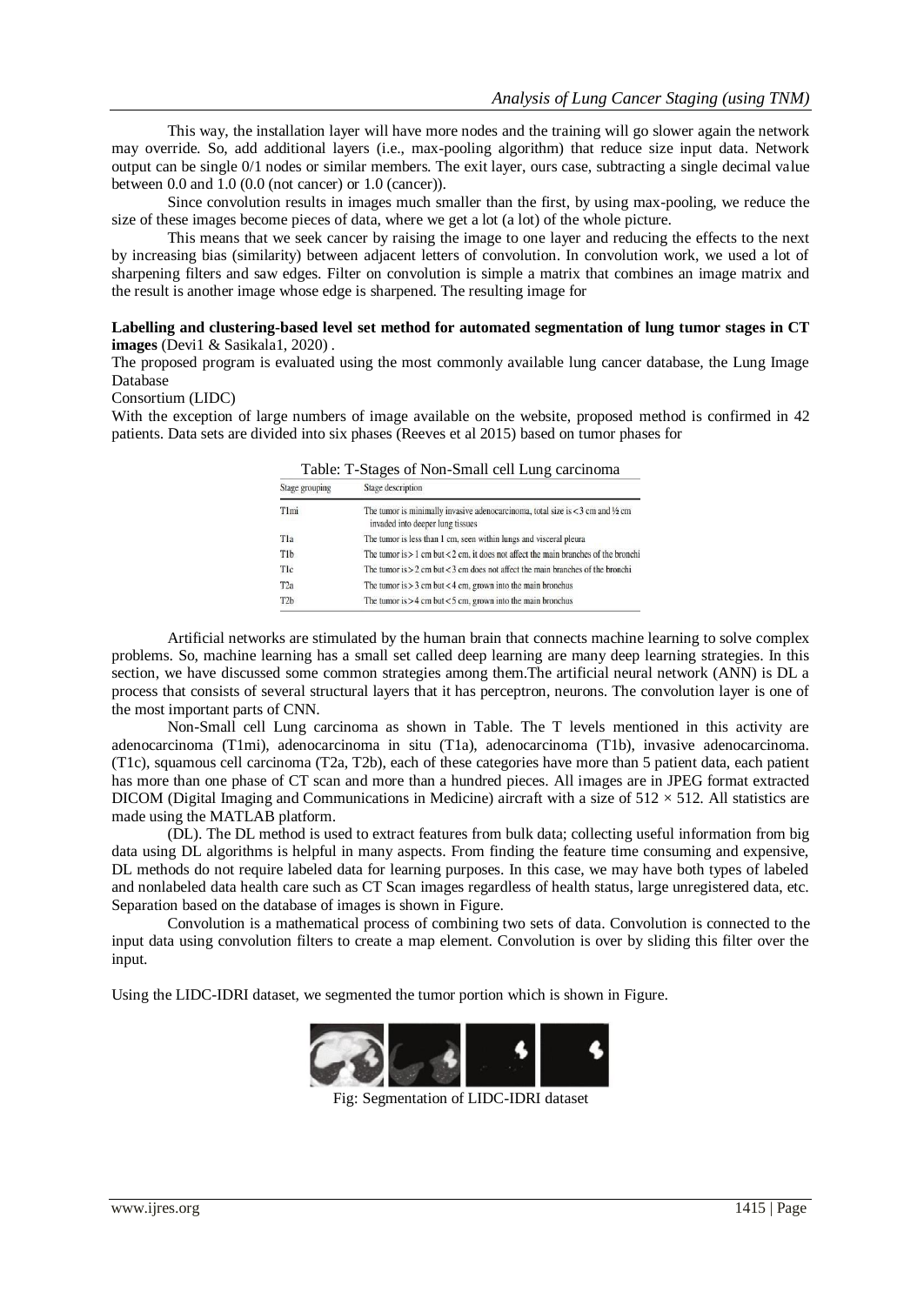## **III. METHODOLOGY**

Deep Neural Network

In the challenges of supervised learning and reinforcement, neural networks are frequently used. These networks are built on a series of interconnected levels

ANN with many layers hidden between the input and output layers is known as the deep neural network (DNN). DNNs can represent non-linear relationships in the same way as shallow ANNs. The basic goal of a neural network is to take a collection of inputs, to make progressive calculations on it, and to produce results to solve real-world problems such as classification. We are limited in the use of deep neural networks.

Increase the width of the layers in the neural network to make it deeper. This improves network complexity and allows us to model complex tasks. The number of network weights, on the other hand, will increase significantly. In fact, normal neural networks may find it impossible to read such complex stories. Convolutional neural networks are the result of this.

CNNs are often used in machine learning, and are also used to monitor human activities for voice recognition. One could argue that all Deep Learning models are Neural Networks, but this is not true. If the algorithm includes at least two hidden layers, it is called "deep" (hence 4 layers in total that include input and output).

Neurobiology was the inspiration for the deep neural network models in the beginning. A biological neuron receives several signals through synapses of dendrites and transmits a single series of action forces outside its axon.

By dividing the input patterns into categories, the complexity of the different inputs can be reduced. Synthetic neural network models are made up of units that combine a few inputs and produce a single output, and are motivated by this understanding. Deep neural networks are now used in three different ways:

- Multi-layer perceptron
- Normal Neural Networks
- Convolutional Neural Networks

Multiple Layer Perceptron (MLPs):

A multilayer perceptron (MLP) is a type of artificial neural network (PN). MLPs of deep neural networks are simple, encompassing a series of fully connected layers. MLP machine learning methods can now be used to acquire the many computer resources required by modern deep learning structures.

Convolutional Neural Network (CNNs):

Another type of deep neural network is the convolutional neural network (CNN, or ConvNet). From a computer perspective, CNN is widely used. With CNN, the AI system learns to automatically extract elements of a set of images or videos from the real world in order to achieve a specific goal, such as image separation, face recognition, and semantic image separation.

Unlike layers that are fully integrated into MLPs, one or more layers of layers deliver simple input features by performing conversion functions on CNN models. Each layer is made up of non-linear functions of the weighted calculation in a variety of sub-sets adjacent to the area of the previous layer results, allowing the weights to be reused.

Recurrent Neural Network (RNNs):

A recurrent neural network (RNN) is a type of artificial neural network that feeds data sequentially. RNNs are designed to solve the problem of consecutive data entry time series. RNN models are commonly used in natural language processing (NLP) because they are advanced in data processing by incorporating dynamic lengths. The goal of AI in this context is to create a system that can understand the natural language spoken by people using techniques such as natural language modeling, word embedding, and machine translation.

Each subsequent layer in the RNN is made up of non-linear functions based on the results of the result statistics and the previous state. The basic RNN unit is called a "cell," and each cell has a layer and sequence of cells that allow repetitive neural network models to be processed sequentially.

#### **T Parameter**

The main tumour's size is used to calculate the T stage. In multiplanar reconstruction, the long axis is assessed, as well as its interaction with surrounding structures. T-stage consists with the prognosis of patients with NSCLC, whether they had chemotherapy or not, was examined. Absent metastatic disease or nodal involvement.

The pathologically staged patients were investigated further. Those who had been clinically staged were treated differently. Approximately the data was analysed from 30, 102 clinically staged individuals. In the two groups, the results are consistent. With each centimetre of tumour growth, prognosis worsens. Size, but there was no discernible difference in survival until more than 6cm tumour size.

Tumours that are larger than 5cm and less than 7cm corresponded to a T3 prognosis rather than a T2b. When a tumour grows larger than 7cm, the prognosis is poor which resembles other T4 descriptions.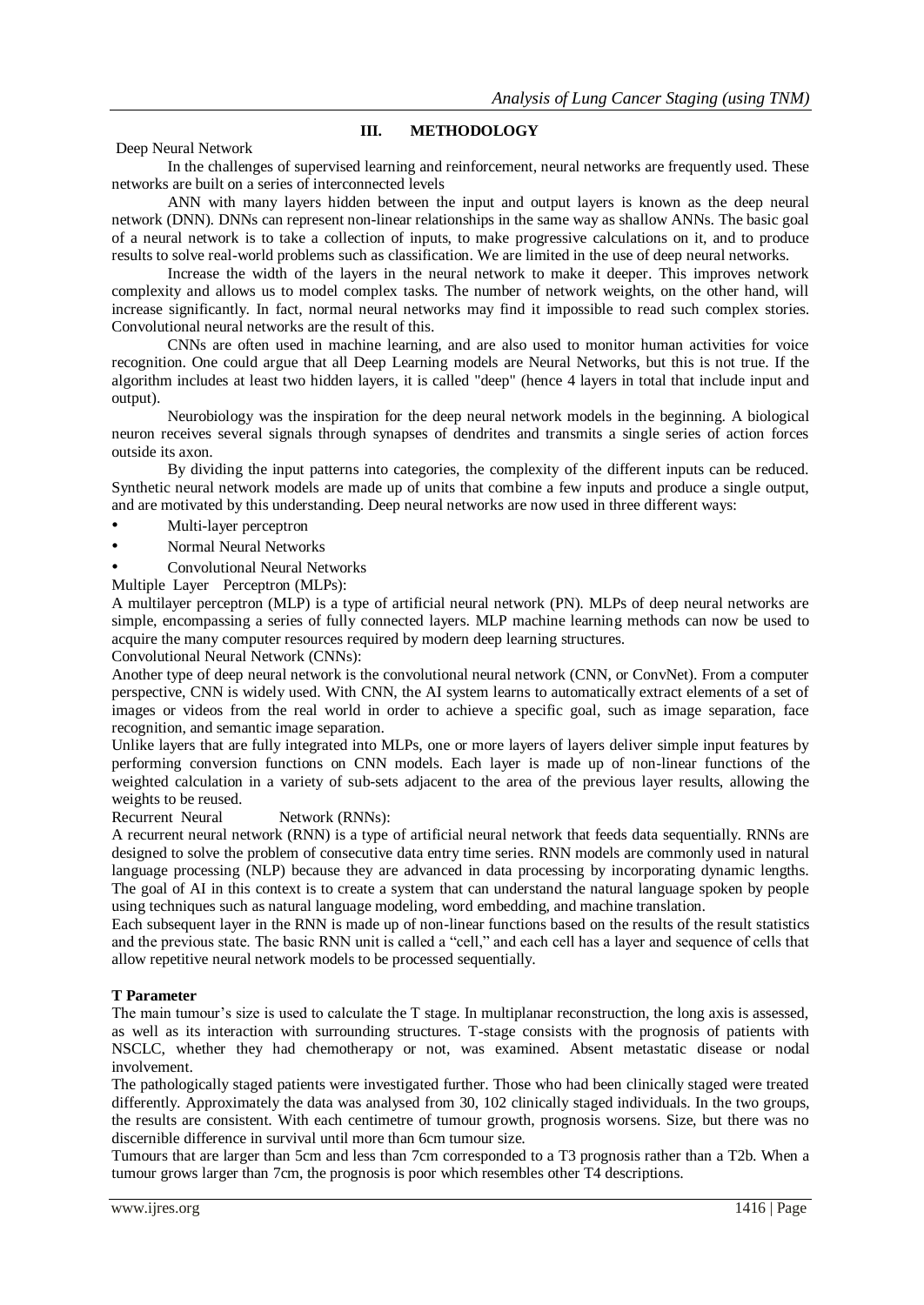Other tumour characteristics include participation of irrespective of its distance from the carina, the main bronchus is more associated with the prognosis of the T2 stage. This in contrast to passed iterations, in which proximity to T3 would be assigned to carina within 2cm.

Similarly, if no mediastinal invasion is present, obstructive regardless of whether atelectasis is T1 or T2, the lobe or the entire lung is affected. In the  $7<sup>th</sup>$  whole lung involvement was classified as a T3 in this version. This change reflects the predictive value of the data.

On the other hand, diaphragm invasion is now classified as T4 rather than T3, because the prognosis is worse when compared to other cancers. Descriptors for T3 pleural mediastinitis invasion is difficult to describe clinically because it is not linked to other diseases. With clinical manifestation it is uncommon in the pathological stage. To locate mediastinal pleural invasion without pleural invasion. The latter is a T4 descriptor for mediastinal tissue. As such, the T subset no longer includes mediastinal pleural invasion. Changes to T descriptors in the  $8<sup>th</sup>$  edition.

Although there is some consistency between ground-glass opacity on CT and lepidic pattern on pathology, it is not absolute, and clinical staging is subjected to modification after pathologic evaluation of the specimen.

Similarly, the solid component of a subsolid nodule usually correlates to the invasive component of an adenocarcinoma, however benign fibrous scars or areas of atelectasis might add to the solid component's dimension.



# **IV. PROPOSED ARCHITECTURE**

**Fig: Process Architecture** 

Pre-processing Stage:

Pre-processing of data each medical imaging of the chest is scanned and saved. The quality of the medical chest image is harmed during scanning due to non-uniform intensity, changes, shifts, and disturbances. As a result, there is a need for image pre-processing, which aims to improve the quality of medical chest image in order to present them in an appropriate format, as well as cleaning the data by removing unwanted noise present in the scanned medical chest images without affecting the details to improve the image quality. This stage is critical in the diagnostic and analysis process. As a result, image filtering is a key step in the preprocessing process that improves image quality by increasing contrast and lowering noise.

#### Tumor Segmentation Phase:

The stage of segmentation is the second stage, segmentation, isolates the lung region from medical chest imaging in order to detect objects and boundaries (lines, curves, and so on) in images by partitioning a digital image into several segments (sets of pixels). Image segmentation, in more technical terms, is the process of giving a label to each pixel in an image so that pixels with the same label have certain visual features. The purpose of segmentation is to make the medical chest image more relevant and easier to assess by simplifying or changing its depiction.

Segmentation separates an image into regions, each of which is made up of connected pixels that are comparable in terms of grey levels, colours, and intensity. Image segmentation produces a set of segments that cover the full image collectively. This stage is useful for determining whether or not each individual pixel belongs in a region of interest (nodule detection).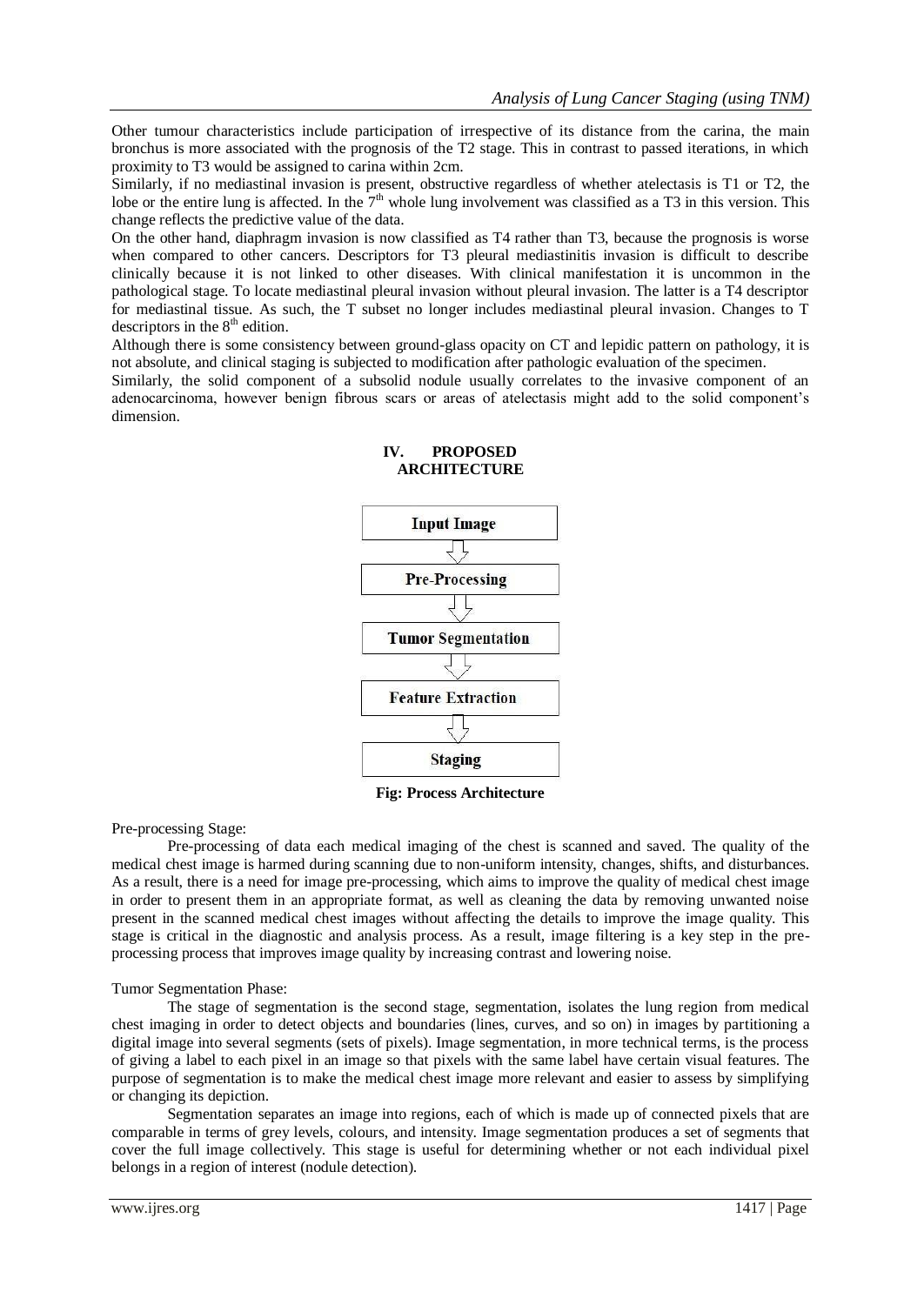#### Feature Extraction Stage:

Stage of feature extraction, we must determine whether all of the extracted regions are nodules after extracting the regions of interest. To separate actual nodules from false positive nodules, we must examine the characteristics of each nodule. The image features extraction stage is critical in the image processing because it removes the most interesting features and reduces image processing complexity. These characteristics will aid in the identification of tiny malignant nodules (for eg : regular and circular nodules are more likely to be benign, whereas irregular nodules are more likely to be cancerous). These characteristics were compiled into a data base for use as input in the classification procedure.

#### Classification Stage:

Stages of classification, the third stage is the classification stage, which seeks to characterise small lung nodules as benign (beginning stage of the cancer tumour) or malignant (an uncontrollable level of cancer tumour). Classification entails anticipating a specific outcome based on a set of inputs. The method uses a training set with a collection of attributes and a corresponding outcome to predict the outcome. The programme tries to find co-relations between the variables that can be used to forecast the outcome.

## **V. RESULT**

The confusion matrix is a table method to see the performance of your guessing model. Each entry in the confusion matrix shows the number of predictions made by the model in which it classified the classes correctly or incorrectly.



Fig: Confusion Matrix for Binary Classification

The metrics for the Confusion Matrix are:

**True Positive (TP):** This refers to the number of predictions that the classifier correctly predicts a positive class as positive.

**True Negative (TN):** It refers to the number of predictions where the classifier correctly predicts the negative class as negative.

**False Positive (FP):** It refers to the number of predictions where the classifier incorrectly predicts the negative class as positive.

False Negative (FN): It refers to the number of predictions where the classifier incorrectly predicts the positive class as negative.

**Accuracy:** It gives you the overall accuracy of the model, meaning the fraction of the total samples that were correctly classified by the classifier. To calculate accuracy, use the following formula:  $(TP+TN)/(TP+TN+FP+FN). \label{eq:optimal}$ 

**Precision:** It tells you what fraction of predictions as a positive class were actually positive. To calculate precision, use the following formula: TP/(TP+FP).

**Recall:** It tells you what fraction of all positive samples were correctly predicted as positive by the classifier. It is also known as True Positive Rate (TPR), Sensitivity, Probabilit

of Detection. To calculate Recall, use the following formula: TP/(TP+FN).

**Specificity:** It tells you what fraction of all negative samples are correctly predicted as negative by the classifier. It is also known as True Negative Rate (TNR). To calculate specificity, use the following formula: TN/(TN+FP).

|    | 1A | 1B | 1 <sup>C</sup> | 1D |
|----|----|----|----------------|----|
| 1A | 98 |    |                |    |

| Fig : confusion matrix designed system |  |  |
|----------------------------------------|--|--|
|                                        |  |  |